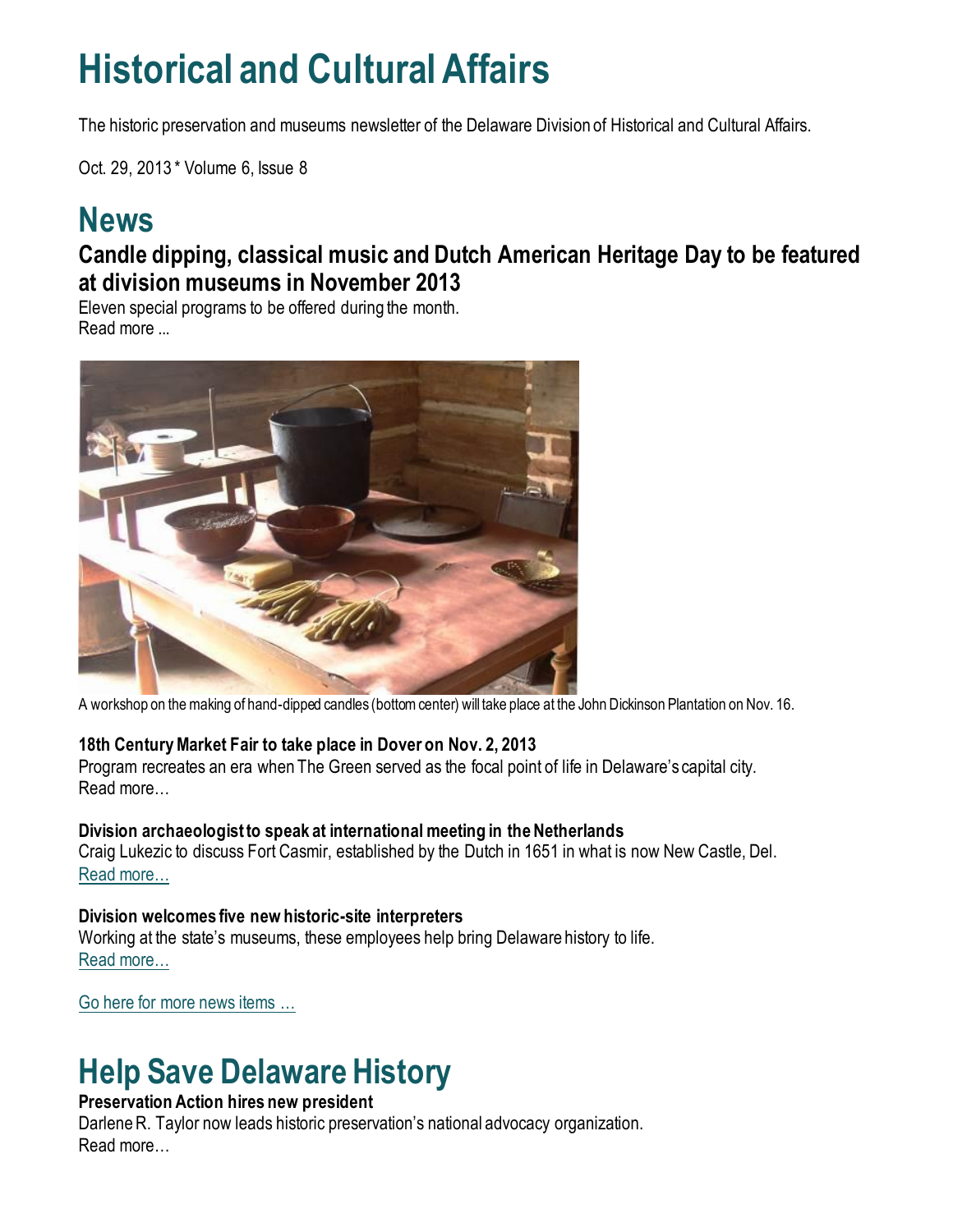#### **375th Anniversary New Sweden Conference in Newark, Del., Nov. 8–10, 2013**

Entitled "Encountering 'Others' in the Atlantic World: Perspectives from the Material World," the conference is an international forum on comparative colonialism. Read more...

#### **"Preserving Our Past for a Better Future: Delaware's Historic Preservation Plan, 2013–2017"**

Document provides a roadmap for focusing on the broad goals and needs of Delaware's preservation community. [Read more …](https://history.delaware.gov/wp-content/uploads/sites/179/2019/02/Preservation-Plan-2013-2017.pdf)

## **Media Roundup**

The following Delaware history-related articles have recently appeared in the media:

Museums offer candle-dipping, classical music and Dutch-American Heritage Day in November Cape Gazette, Lewes, DE—Oct. 24, 2013 Programs include "Delaware Decades: the 1930s" lecture at Zwaanendael Nov. 9.

[Book Review: 'The Cost of Liberty' by William Murchison](https://www.wsj.com/articles/SB10001424052702304176904579114442739371168) Wall Street Journal, New York, NY—Oct. 18, 2013 New biography of John Dickinson.

[Underground Railroad in the State of Delaware](https://www.camprehoboth.com/letters/2013/october-11-2013-camp-sights-arnold-berke)

Letters From CAMP Rehoboth, Rehoboth Beach, DE—Oct. 11, 2013 Article features several state-owned historic sites.

Converting historic house of worship into a home Cape Gazette, Lewes, DE—Oct. 8, 2013 Lewes property may be eligible for historic preservation tax credits.

Exploring the brave soldiers of the Delaware Regiment Dover Post, DE—Sept. 17, 2013 Article on the American Revolutionary War unit.

#### **"An Illegal Activity: The Underground Railroad in Delaware"**

New exhibit opened at the First State Heritage Park Welcome Center and Galleries in Dover on Oct. 16, 2013.

Underground Railroad exhibit opens in Dover Delaware State News, Dover, DE—Oct. 16, 2013

Underground Railroad exhibit spotlights prominent First State abolitionists WDDE Radio, Dover, DE—Oct. 16, 2013

#### **"Forging Faith, Building Freedom: African American Faith Experiences in Delaware, 1800-1980"**

Division's CARE Team designed, fabricated and installed the new exhibit at the Delaware History Museum in Wilmington.

Did you know?: Forging Faith News Journal, Wilmington, DE—Oct. 16, 2013

Exhibit on Delaware's African American churches opens Newsworks, WHYY TV 12, Wilmington, DE—Sept. 27, 2013

#### **Buena Vista featured in Delaware Bride**

Magazine's fall/winter edition features a photo shoot at the historic mansion south of New Castle.